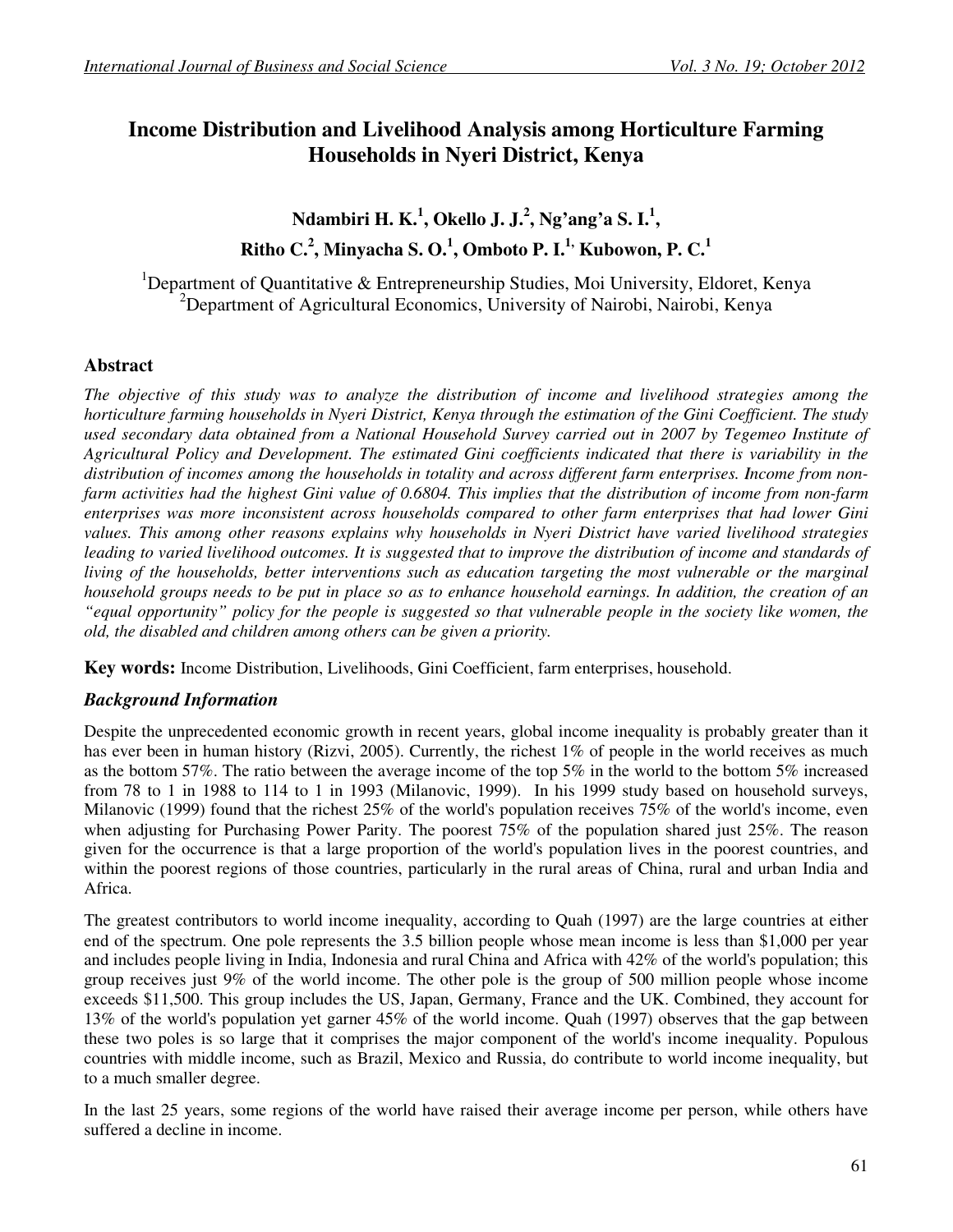The United Nations Development Program (UNDP) (2002) identifies the regions where there has been growth or setbacks in income inequality and notes that: there has been continued rapid economic growth in the already rich countries of Western Europe, North America and Oceania, relative to most of the rest of the world; there has been a decline in real income of Sub-Saharan Africa and Eastern Europe and; that there has been relatively modest gains in Latin America and the Arab States. All these findings provide another example of how inequality increases worldwide. Even though each of these regions saw an increase in income, it was modest compared to the gains made by the high-income countries.

## **Statement of the Problem**

Agriculture plays a major role in the economy and society of most African countries and increased productivity in the sector is considered to be the very basis for the continents economic and social development. Small-scale farm households in particular have an important role to play in combating poverty and creating widespread growth. In Kenya, agriculture plays a crucial role in economic development and its dominance in the economy is well articulated in government policy documents such as the Poverty Reduction Strategy Paper (2001), Economic Recovery Strategy for Wealth and Employment Creation (2003-2007), Strategy for Revitalizing Agriculture (2004-2014) and now the Vision 2030. Key priority areas of the agricultural sector are highlighted as promotion of food security, generation of income and creation of employment opportunities among the people.

An important component of the Kenya's agricultural sector is the horticulture industry which in the last ten years has seen significant growth albeit general decline in growth of most other agricultural sectors. This industry is engaged in production, processing and marketing of horticulture products.

In Nyeri District, horticulture activities are at the level of production where various crops such as snow peas, tomatoes; french beans, onions, cabbages among other crops are produced and then sold to various suppliers/brokers for marketers at the airport for the export market. Horticulture farming is mainly carried out by two groups of persons: a) The owners of land who also provide all the other factors of production – labour, capital and entrepreneurship and are therefore rewarded for all factors of production and b) The labourers who mainly provide the labour resources and are therefore rewarded with the wages/salaries.

From the review of literature, it was discovered that there is a dearth of information about how incomes are distributed among different farming households in Kenya and the variety of strategies the households engage in so as to meet their livelihoods. Considering the importance of horticultural activities in Kenya and Nyeri district in particular, the study purposed to analyze the distribution of income among the horticulture farming households and also examine how the incomes had influenced their livelihoods. This was premised on the hypothesis that there was income inequality among the farming households in the district and a result varied livelihood strategies and outcomes would be apparent.

#### **The Objectives of the Study**

The following were the specific objectives of the study:

- a) Assess the levels of income inequality in Nyeri District and estimate the Gini coefficient.
- b) Determine the livelihood strategies among the households in the district.
- c) Establish the livelihood outcomes among the farm households in the district.
- d) Recommend policies to help improve the distribution of income and livelihood in the district.

#### **The Hypotheses**

The study was based on the following hypotheses:

- a) That income in Nyeri district is unequally distributed among the farming households.
- b) That the current livelihood strategies and outcomes are to a considerable extent explained by the unequal distribution of income among the farm households in the district.

#### **Theoretical Underpinnings**

Ellis (1998) and Barrett *et al*. (2001) note that rural households earn income from diverse allocations of their natural, physical and human capital assets among other income generating activities.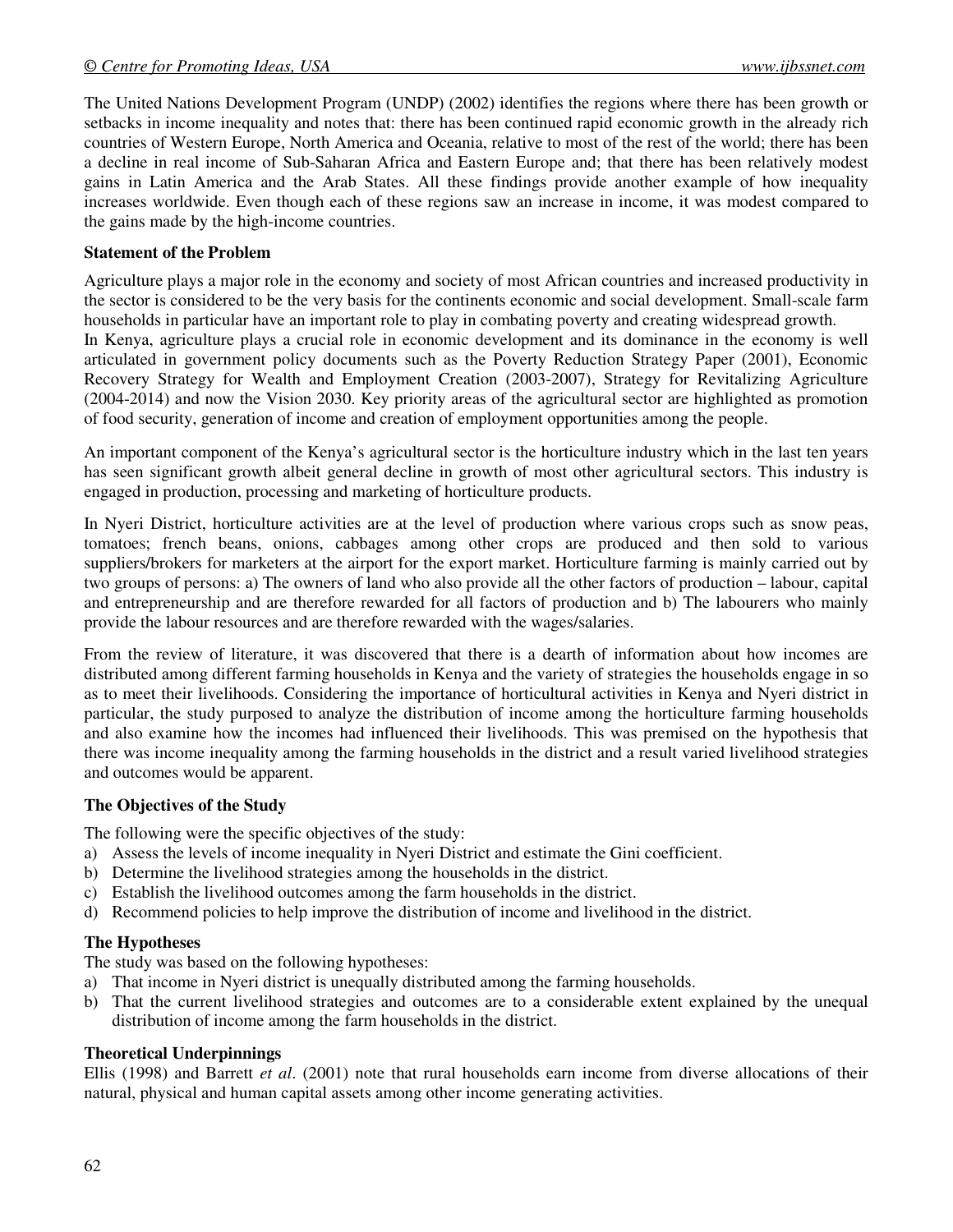There are many reasons why such diversification occurs, namely: diminishing returns on increasing investment in certain activities; economies of scope among distinct activities; missing markets that compel self-provision of goods or services the households yearn for own consumption and; to cope with an unexpected shock or to minimize risks by participating in activities that generate imperfectly correlated returns, among others. Households would choose such patterns of diversification so as to achieve the best possible standard of living that is broadly defined. Ellis (1998) observes that the chosen combination of activities and household assets is referred to as the household's 'livelihood strategy' which encompasses not only activities that generate income but also many other kinds of choices, including cultural and social choices that come together to make up the primary occupation of a household.

Although the concept of a livelihood strategy has become central to development practice in recent years, Douglas *et al*. (2006) contend that it is not always clear what constitutes a distinct livelihood rather than the different mix of activities undertaken by a household. Moreover, a precise operational definition of livelihood remains elusive, as does an associated method for identifying livelihoods in quantitative data. They believe that the ability to operationalise the concept of a livelihood strategy is especially important when one speaks of 'improving' livelihoods. Implicit in the concept of 'improvement' is the suggestion that certain strategies offer households a higher return on their assets, not least of which is household labour. They however, portend that if boundaries between distinct livelihood strategies cannot be demarcated, how then can one distinguish the graduation to an improved livelihood from improvement in the performance of a given livelihood, perhaps due to improved technical or allocative efficiency of practice or technological progress? How then can one distinguish permanent from transitory gains? Jansen *et al*. (2003) however, note that development programmes today have assumption that there exist discernible orderings of distinct livelihood strategies that can effectively facilitate a graduation to a more desirable livelihood strategy that is associated with improved well-being of household members.

Douglas *et al*. (2006) and Jansen *et al*. (2003) articulate that there are several different methods of characterising household livelihood strategies. Most commonly, economists group households by shares of income earned in different sectors of the rural economy. For instance, Barrett *et al*. (2005) analyzed the relationship between overall household income and the proportion of income earned in on-farm and off-farm activities in several African countries, noting how these proportions changed across income quartiles. Dercon and Krishnan (1996) used income share composition to examine the relationship between income, household characteristics and barriers to entry into higher return activities. Other researchers have only dealt with the potential determinants of diversified income portfolios for rural smallholders (Reardon *et al*. 1992).

There are other livelihood strategies analyzed through direct examination of the individual household's asset endowment. The amount of income earned and even the type of activity undertaken by a household is taken as a stochastic function of the assets it controls. Certain activities may be beyond the reach of households without access to the required financial, natural, physical, human or social capital. This asset-based approach makes it possible to map a household's asset endowment into its chosen livelihood strategy and then into its logically subsequent stochastic income realization (Carter and Barrett, 2006). Households with similar bundles of assets might be limited to similar livelihood strategies, but in any given period realize quite different incomes, although they are structurally identical. This study employed both approaches in an attempt to unveil inequality based on incomes and also the asset endowment.

#### **Overview of Reviewed Literature**

There are different opinions about the best pattern of distribution. An excessively equal income distribution can be bad for economic efficiency. For instance, the experience of socialist countries, where deliberately low inequality with no private profits and minimal differences in wages and salaries, is that people get deprived of the incentives needed for their active participation in economic activities for diligent work and vigorous entrepreneurship (Richardson, 1995).

Giovanni (2001) observes that high inequality reduces the pool of people with access to the resources such as land or education that is needed to unleash their full productive potential. Thus a country deprives itself of the contributions the poor could make to its economic and social development; it threatens a country's political stability because more people are dissatisfied with their economic status which makes it harder to reach political consensus among population groups with higher and lower incomes.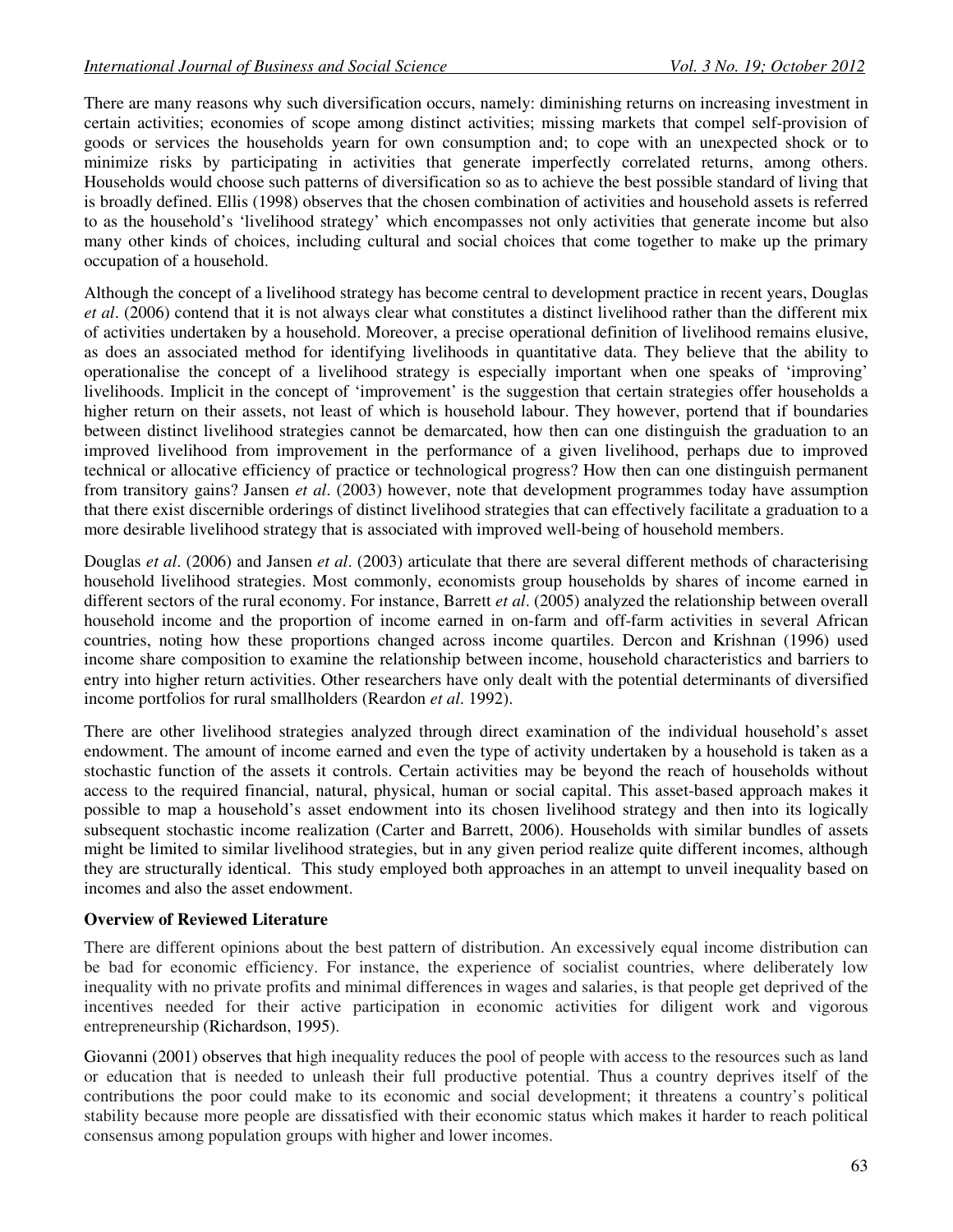As such, Political instability increases the risks of investing in a country and so significantly undermines its development potential; it discourages certain basic norms of behaviour among economic agents (individuals or enterprises) such as trust and commitment and; it creates higher business risks and higher costs of contract enforcement that impede economic growth by slowing down all economic transactions.

Quah (1997) asserts that land ownership inequality is widely considered to explain high levels of income inequality in agriculture-dominated developing economies. But the key issue here is whether land ownership inequality can help explain recent trends of widespread rises in income inequality. For many countries, there is unlikely to be a direct link. Indirectly, however, land inequality may help explain current rises in income inequality by depressing minimum wages in both the urban and rural sector. The relatively egalitarian growth paths of the East Asian economies can be partially understood as the result of their relatively equal initial distribution of land.

Countries well endowed with natural resources especially mineral resources such as oil, diamonds, and copper and so on tend to have a higher income and asset inequality than other types of economies (Carter and Barrett, 2006). This is often due to the capital-intensive nature of the production processes and the concentration of ownership in this sector. It is also due to the greater facility with which the elites are able to appropriate the mineral rent. However, the dominance of natural resources hardly explains the widespread surge in inequality observed over the last two decades even for resource rich countries. The resource rent/Gross Domestic Product (GDP) ratio has generally fallen in resource-rich economies and was lower in 1994 than in 1970 in every case. Also, changes in the resource rent/GDP ratio could clearly not explain the rise in inequality in many resourcepoor economies (Ibid.).

Whether or not educational disparities help explain the trends of rising income inequality has remained a key question over the last decade. Study findings by Reardon and Matlon (1992) indicate that there is a strong negative linkage between average years of education and measured income inequality. Increases in average years of schooling should lead to reduced inequality. However, an interesting finding was that the relationship between income inequality and average years of schooling appears like an inverted U, with the turning point at 6.5 years. Thus, increases in average levels of schooling from very low levels may actually exacerbate inequality. The most likely explanation involves the interaction between the educational choices of the population and jobs creation by firms. When the average educational level of the population is low, the few highly educated people are likely to obtain very high salaries. But, as more educated people enter the labour market, the speed of technological innovation goes up, followed by skilled job creation. More people earn higher wages and as a consequence income inequality starts declining. Increases in average education attainment in this context, while beneficial in their own right, could potentially add to increases in inequality (Ibid.).

Many developing countries implemented adjustment programmes in the 1980s and 1990s that were not only intended to enhance efficiency and growth, but implicitly to raise farm incomes relative to urban incomes. Urbanrural inequality should have fallen and therefore have tended to reduce overall national inequality and poverty (UNDP, 2002). But, factors associated with globalization, liberalization or adjustment may have led to increases in rural-urban income inequality (Rizvi, 2005). Urban populations, due to higher standards of education, are better placed to exploit new economic opportunities in the wake of price liberalization. While some evidence points to a persistent urban bias, the study findings show no overall tendency for within-country rural-urban inequality to increase or decrease since the 1980s in developing and transitional countries (UNDP, 2002 and Rizvi, 2005). Rising wage inequality has often been ascribed to technological change. Reardon and Matlon (1992) observe that new technologies generate a demand for skills and an earnings distribution more skewed than that emanating from existing technologies. This favours higher-skilled workers over lower-skilled ones and leads to increasing wage differentials between skilled and unskilled workers. New technologies also tend to replace labour and in this way affect the functional distribution of income.

Richardson (1995) and Rizvi (2005) have observed that globalization in general and trade liberalization in particular are publicly perceived to have had a negative impact on income inequality. The impact of globalization on poor countries has acquired particular significance because of the popular demonstrations that have occurred at the recent meetings of the WTO. Trade liberalization was thought to account for the decline in inequality in the fast growing developing country exporters of manufactured goods.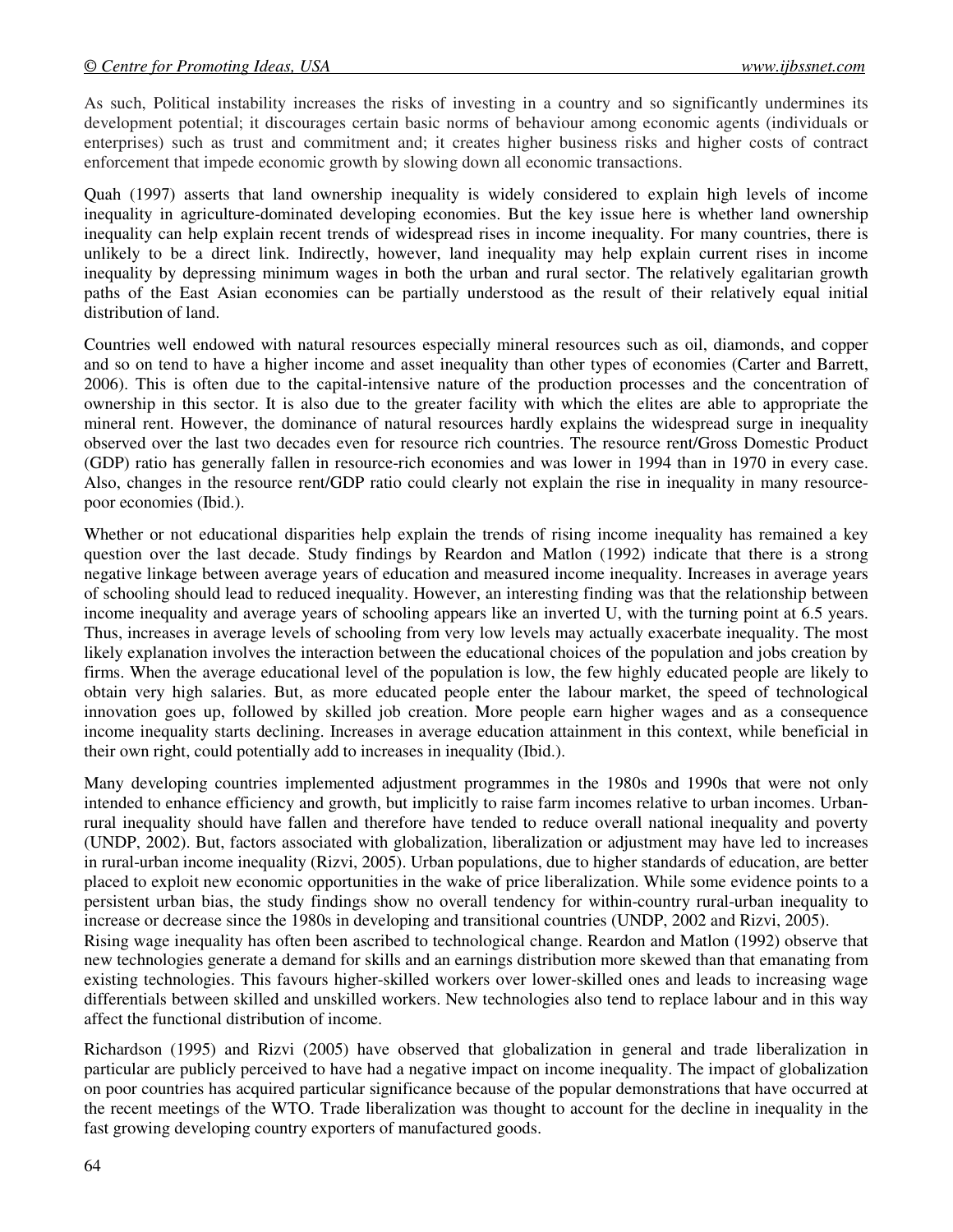According to this explanation, an expansion of labour intensive manufactured exports in 'poor' countries raises the demand for unskilled (but literate) labour relative to that of other types of labour and thus reduces the wage differential between skilled and unskilled workers. Nevertheless, there has been a rise in inequality in the Asian countries that rapidly expanded their manufacturing exports in the 1980s.

## *Methodology*

## **Data Sources and Variables**

This study used secondary data obtained from a National Household Survey carried out in 2007 by Tegemeo Institute of Agricultural Policy and Development. Components covered in the data include socio-economic characteristics of the farm households; their crop enterprises and income from crop enterprises; livestock enterprises and income from livestock enterprises; off-farm activities and income from the non-farm activities and; livelihood strategies and outcomes such as the assets acquired and/or other uses of household income, among the farming households in Nyeri District.

## **Data Analysis**

Data on the socio-economic characteristics of the farmers was analyzed using the descriptive statistics. Variables relating to other components of the data were subjected to the Lorenz curve and the Gini Coefficient analysis. The Lorenz curve and the Gini Coefficient analysis were used to evaluate the study objectives and the hypotheses. This was done with the help of Microsoft Excel v.2007 and STATA v.10 software.

### **Model Specification**

The Gini Coefficient was derived from a statistical formula expressed as:

$$
G = 1 + \frac{1}{n} - \frac{2}{n^2 \bar{y}} \left\{ y^1 + 2y^2 + 3y^3 + \dots + n y^n \right\}
$$

Whereby:

## $y^1$  …  $y^n =$  individual income in decreasing order of size.  $\overline{Y}$  = mean income.  $n =$  number of individuals.

The model shows the degree of evenness or unevenness of any set of numbers as a number between 0 and 1. A Gini Coefficient of 0 indicates equal income for all earners. A Gini Coefficient of 1 would mean that one person has all the income and nobody else has any. Thus, lower Gini Coefficients indicate more equitable distribution of income among the households, while higher Gini Coefficients mean that income is concentrated in the hands of fewer people.

## *Results and Discussion*

#### **The Hypotheses Tested**

The study had two hypotheses to be tested. One of the hypotheses was that income in Nyeri district was unequally distributed among the farm households. Notably, income and wealth distribution patterns in the study area revealed that there was inequality in the distribution of income among horticulture farm households. The estimated Gini Coefficients indicated variability in the distribution of incomes among the households in totality and across different farm enterprises. Study results showed that incomes from non-farm activities, with a Gini value of 0.6804, had more inconsistent distribution across households. This was followed by total asset value whose distribution scored a Gini value of 0.5499. As such the study failed to reject the hypothesis that there was inequality in income and wealth distribution among horticulture farm households in the district.

The second hypothesis that the study purposed to test was that livelihood strategies and outcomes in the district were to a considerable extent linked to the unequal distribution of income and wealth among the farm households. Analysis from study showed that horticulture farming in the district was a crucial economic activity from which people derived their livelihoods.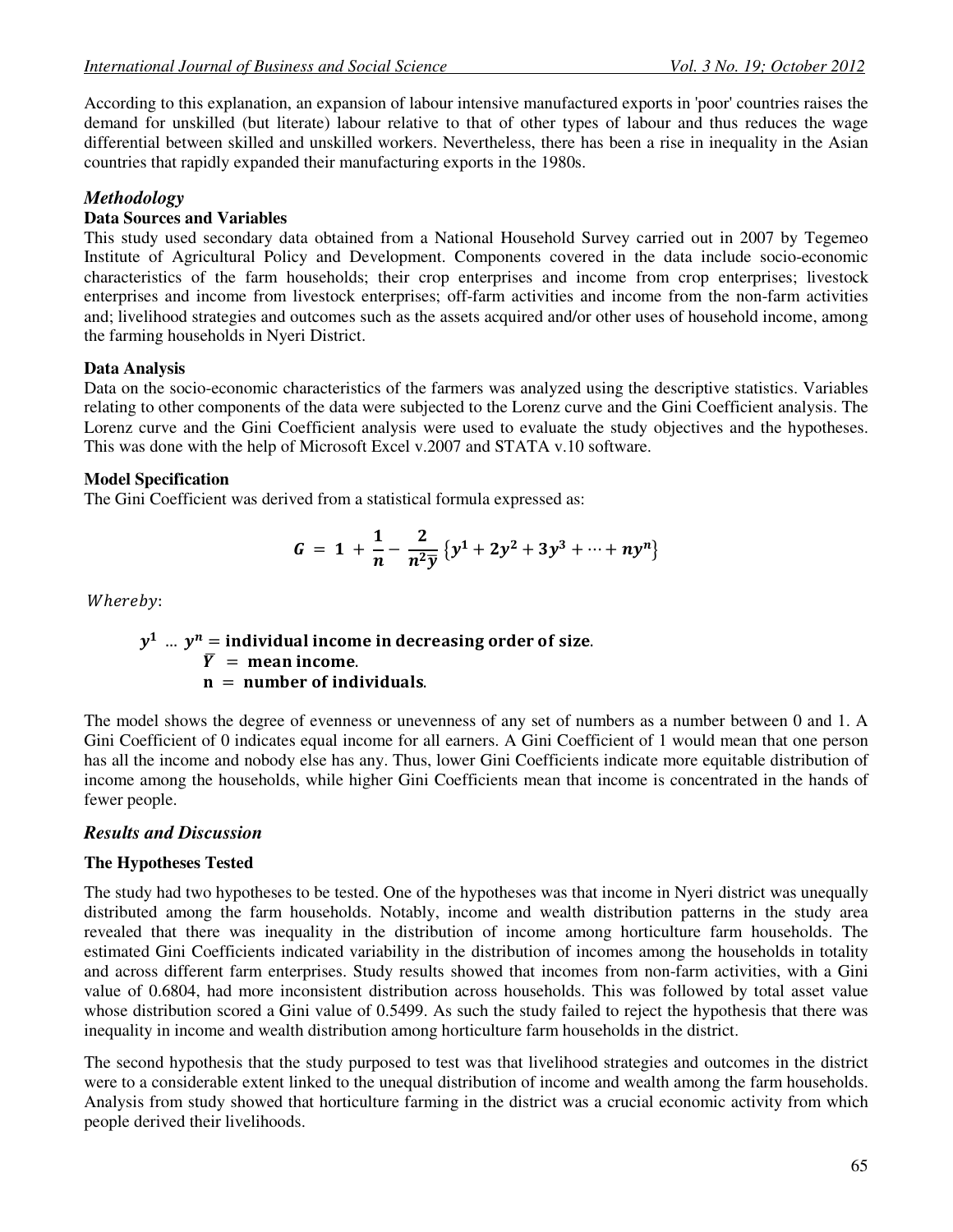In the 2006/2007 farming period, horticulture activities yielded a total of Kshs. 20,621,328 worth of farm income from various enterprises with a mean income was Kshs. 229,125.90. Income from the crop enterprises in the same period (2006/2007) was valued at Kshs. 12,816,845 with a mean income of Kshs. 142,409.40. The main types of crops grown were snow peas; others were French beans, tomatoes, cabbages, butternuts, pigeon pea, and chick pea among others. Income from the livestock enterprises in the same period (2006/2007) was Kshs. 2,039,943 with a mean income of Kshs. 22,666.05. Farmers reared and sold various animals like sheep, goats, donkey, cows, chicken and rabbit among others. Income from the non-farm enterprises in the same period (2006/2007) was valued at Kshs. 5,764,540 with a mean income of Kshs. 64,050.45. Some of the off farm activities that people engaged in were mainly business like such as shops, transport business, labourer and professional works among others.

The study also found that a series of livelihood outcomes had emanated from the economic ways of life of farm households in Nyeri district. The outcomes led to increased financial ability of the households to:

- a) Acquire more land for farming.
- b) Starting businesses.
- c) Hire more land for cultivation.
- d) Put up toilets.
- e) Roof houses with iron sheets.
- f) Put up stone walls in their houses.
- g) Pay cooperative fees.
- h) Improve floor material of their houses.

With the afore information, the study also failed to reject the hypothesis that livelihood strategies and outcomes in the district were to a considerable extent linked to the unequal distribution of income and wealth among the farm households. The diagrams that follow summarize the study results on income and wealth distribution among the farming households in Nyeri district.

#### **Table 1**: **Gini Coefficients of Various Farm Variables under Study**

| <b>Type of Enterprise</b> | <b>Gini Value</b> |
|---------------------------|-------------------|
| Total farm income         | 0.3552            |
| Total crop income         | 0.4008            |
| Total livestock income    | 0.4413            |
| Total non farm income     | 0.6804            |
| Total value of assets     | 0.5499            |
| Total number of assets    | 0.2409            |
| Total land holdings       | 0.4619            |

*Source: Field Data, 2007.*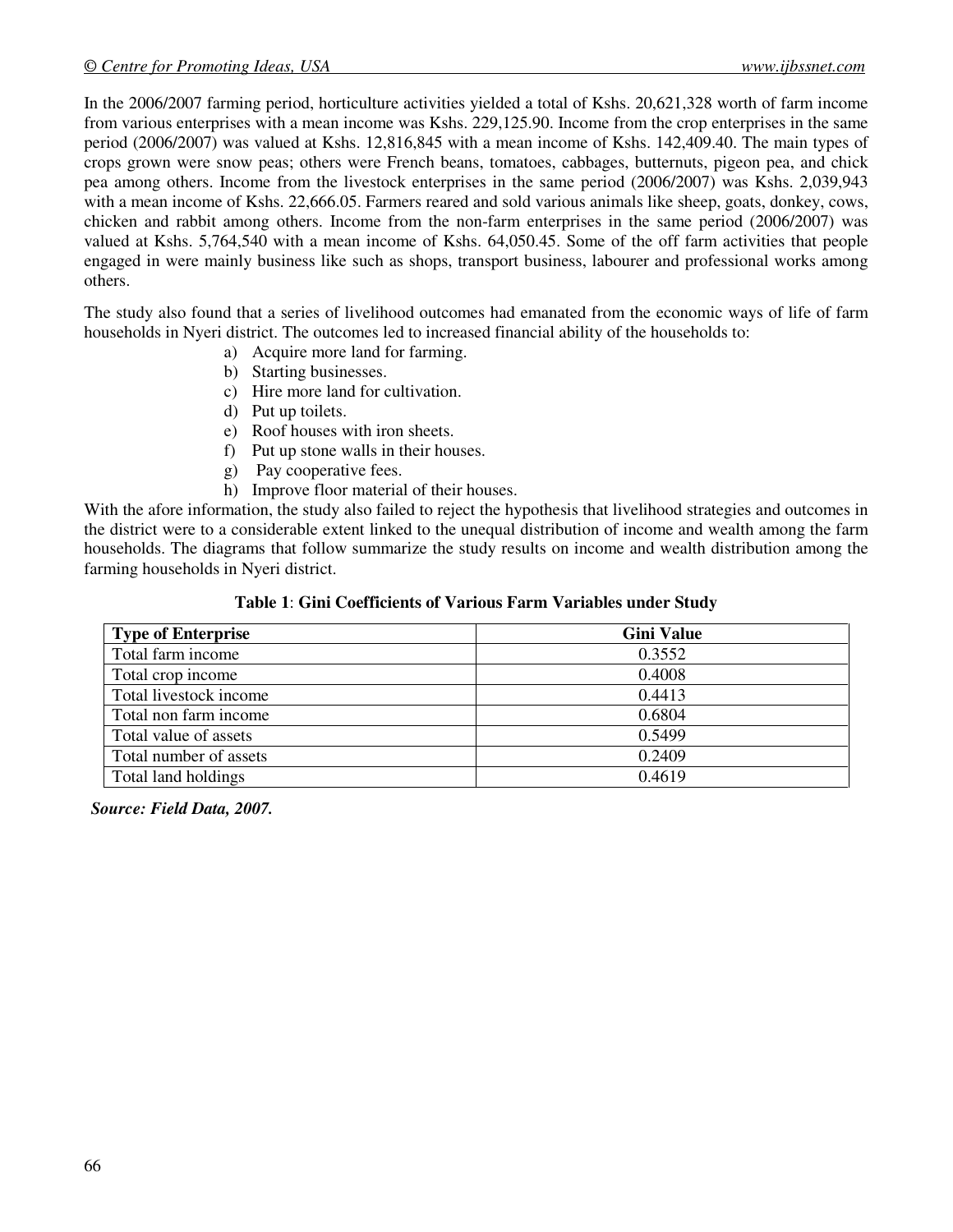

**Figure 1: Lorenz Curves of Various Farm Variables under Study**

 *Source: Field Data, 2007*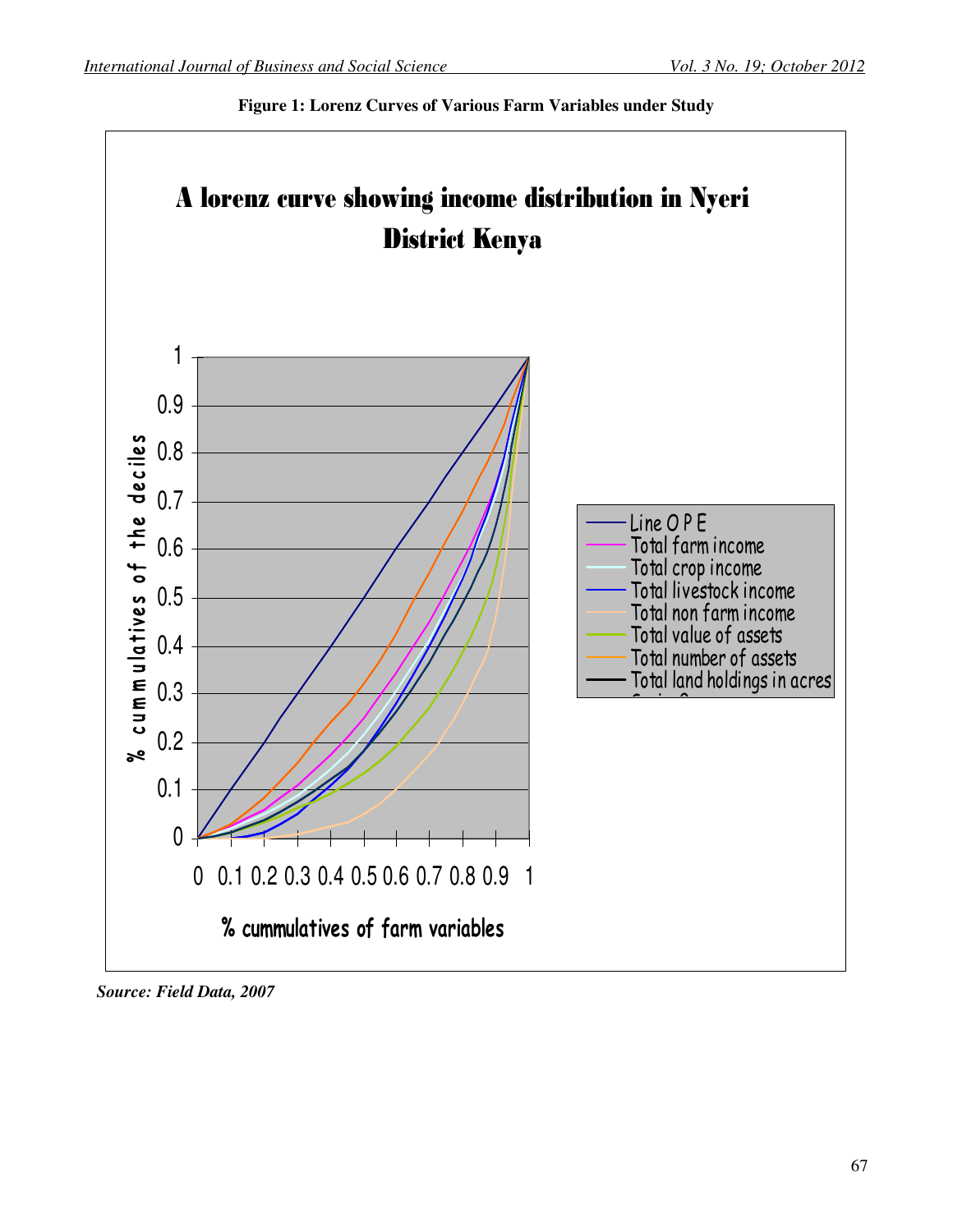

**Figure 2: A Bar Graph of Gini Coefficients of Various Farm Variables under Study** 

 *Source: Field Data, 2007* 

## *Conclusions*

As hypothesised, the study concluded that indeed there is inequality in the way income and wealth is distributed among the horticulture farm households in Nyeri district. This explains why there are varied livelihood strategies and outcomes that characterize the households in question in the district. Although inequality is not as acute to warrant emergency measures, something however, needs to be done to reduce the existing inequality.

## **Recommendations**

The Gini Coefficients derived from the study indicate that there is inequality in income and wealth distribution among the farming households in Nyeri District. As such, the following suggestions are offered:

- a) Better interventions targeting the most vulnerable or the marginal groups should be put in place e.g. minimum casual wage, education and agricultural extension services which can enhance household earnings.
- b) Create all inclusive opportunities so that vulnerable people like women among others can be able to meet their livelihoods.

#### **Further Areas for Research**

The study used cross-sectional data to study income distribution and analyze livelihoods of the people in the district in question. The study recommends the use of panel and/or time series data to study income distribution and livelihoods of the farming households as this is likely to unveil how inequality in income and hence livelihoods have been changing across observational units and overtime.